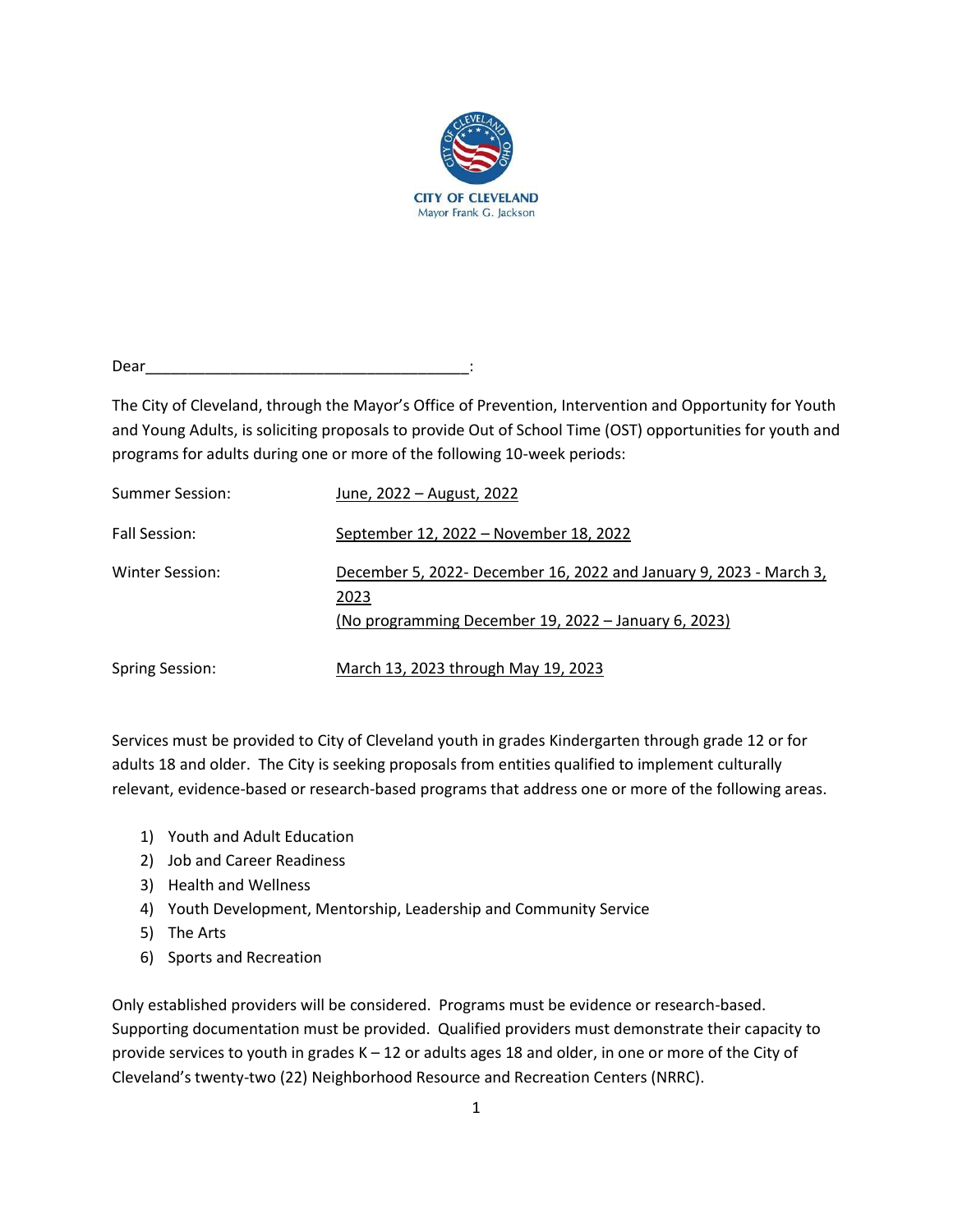The deadline for receipt of all proposals is **12:00 noon, EST on Monday, November 29, 2021**. No proposals will be accepted after this date. Completed proposals **must be emailed** to the following:

### [CLE-RFP@clevelandohio.gov](mailto:CLE-RFP@clevelandohio.gov)

Attention: Sherry Ulery Mayor's Office of Prevention, Intervention and Opportunity for Youth and Young Adults

Proposals must be identified as: RFP# 0110-2022-01 Neighborhood Resource & Recreation Center Programs and Activities [Insert your organization's/firm's name]

### **Pre-proposal Conference**

A pre-proposal conference will be held as follows:

Date: Friday, November 5, 2021

**Time:** 1:30 p.m. – 2:30 p.m.

**Location:** Web Meeting – emai[l CLE-RFP@clevelandohio.gov](mailto:CLE-RFP@clevelandohio.gov) for link

Should you have any questions regarding this solicitation, please contact Sherry Ulery at (216) 664-2241 or by email at [CLE-RFP@clevelandohio.gov](mailto:CLE-RFP@clevelandohio.gov) .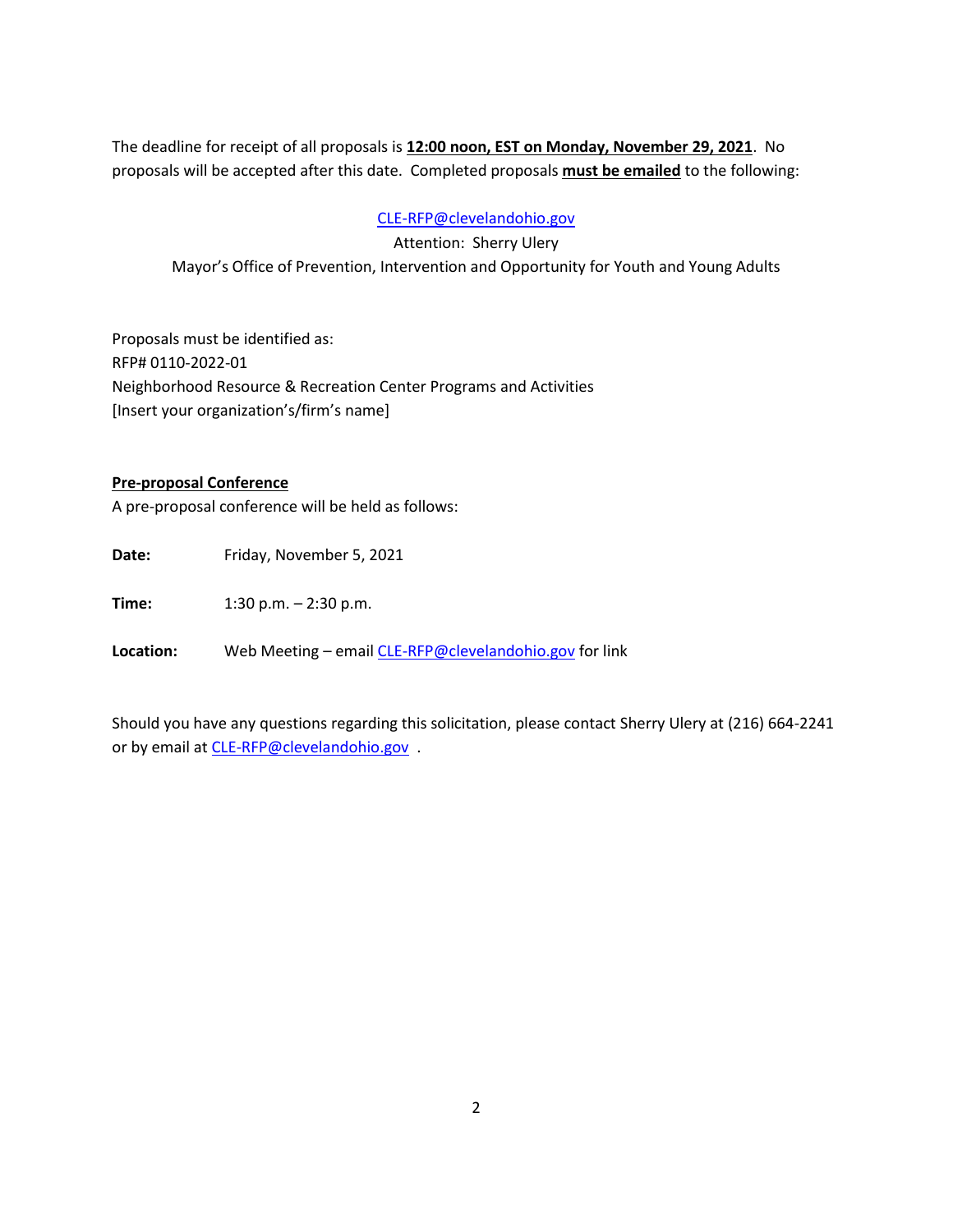

# **Mayor's Office of Prevention, Intervention and Opportunity for Youth and Young Adults RFP- Recreation Center Programs and Activities**

## **TABLE of CONTENTS**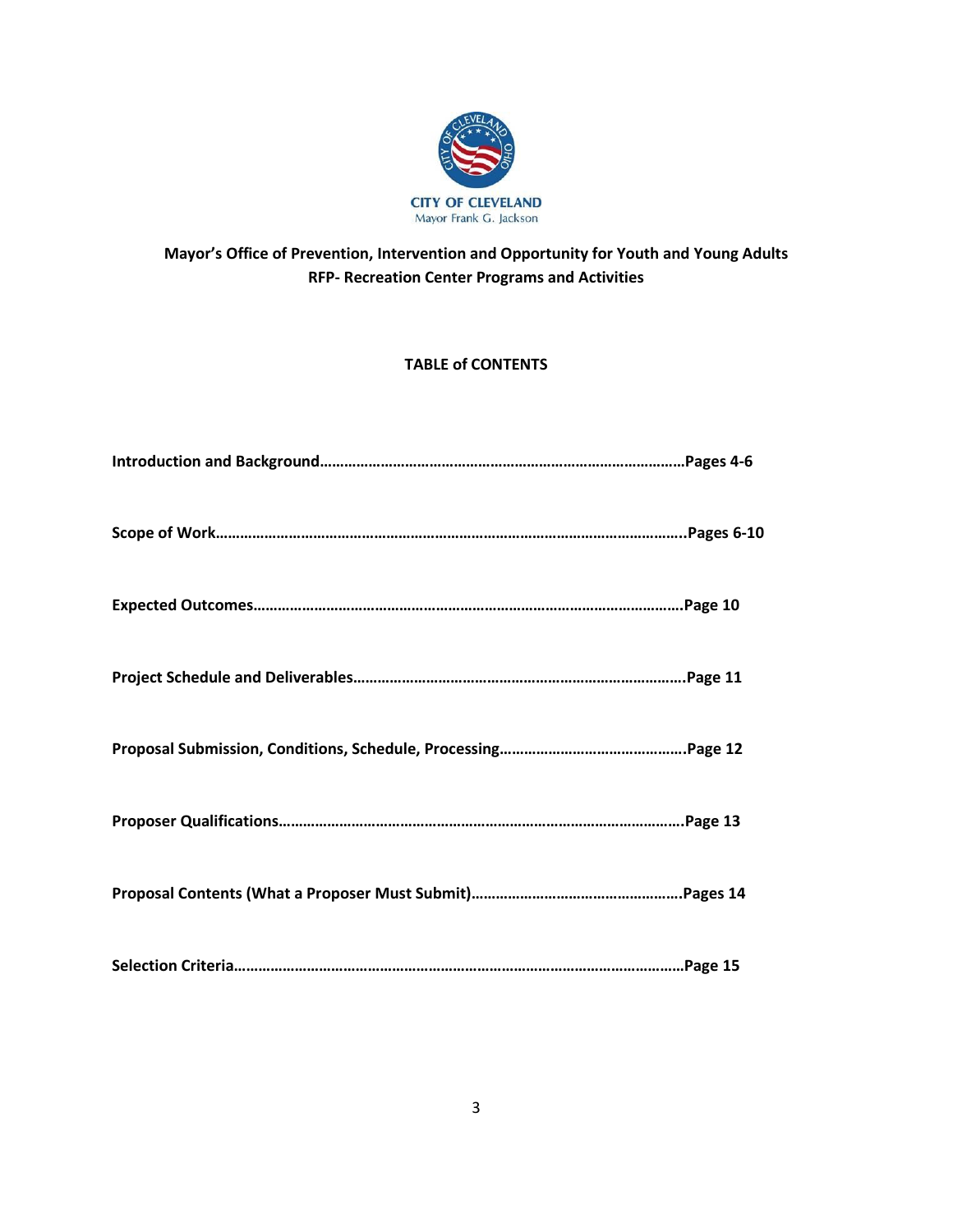

## **Mayor's Office of Prevention, Intervention and Opportunity for Youth and Young Adults RFP- Recreation Center Programs and Activities**

### **Introduction and Background Information**

Research shows that unaddressed trauma and toxic stress from interpersonal violence and decades of structural violence serves as the root, biological cause of the myriad of intergenerational and adverse health, educational, economic and behavioral problems, including violence, that overwhelmingly impacts big city urban poor- especially communities of color and youth ages 15 to 24.

In response to the research findings, as well as concerns regarding the upward trending trajectory relative to youth violence, Mayor Frank G. Jackson established the Office of Prevention, Intervention, and Opportunity for Youth and Young Adults in January of 2017 to institute a broad-based effort to address the root causes of youth violence. That same year, the City of Cleveland introduced its plan to promote youth opportunity and prevent youth violence, entitled- *A new Model for Addressing Youth Violence as a Public Health Issue.* The plan is based on a public health model which focuses on preventing violence before it occurs; is designed to address the root causes of violence and reverse the implications of toxic stress by promoting wellness and resiliency among youth and communities exposed to interpersonal and structural violence.

Resilience enables individuals and the community to recover and thrive despite the prevalence of adverse conditions. It allows communities to develop the capability to protect itself against toxic stress and other adverse experiences. This protection reinforces community healing while preventing violence and other negative health consequences.

The City of Cleveland believes that by creating a network of support for our youth and their families and providing them access to resources and critical services, we can help our residents build resilience, promote healing and wellness and provide them the tools they need to thrive and live quality lives. The City's recreation centers serve as a hub of activity and support for many of our youth and their families. Recognizing their value and the opportunity they afford the City to provide the services our youth and other members of our communities need in order to combat many of the challenges associated with trauma and toxic stress, the City is engaged in an effort to transform our recreation centers into traumainformed care Neighborhood Resource and Recreation Centers (NRRC's)- places where our youth and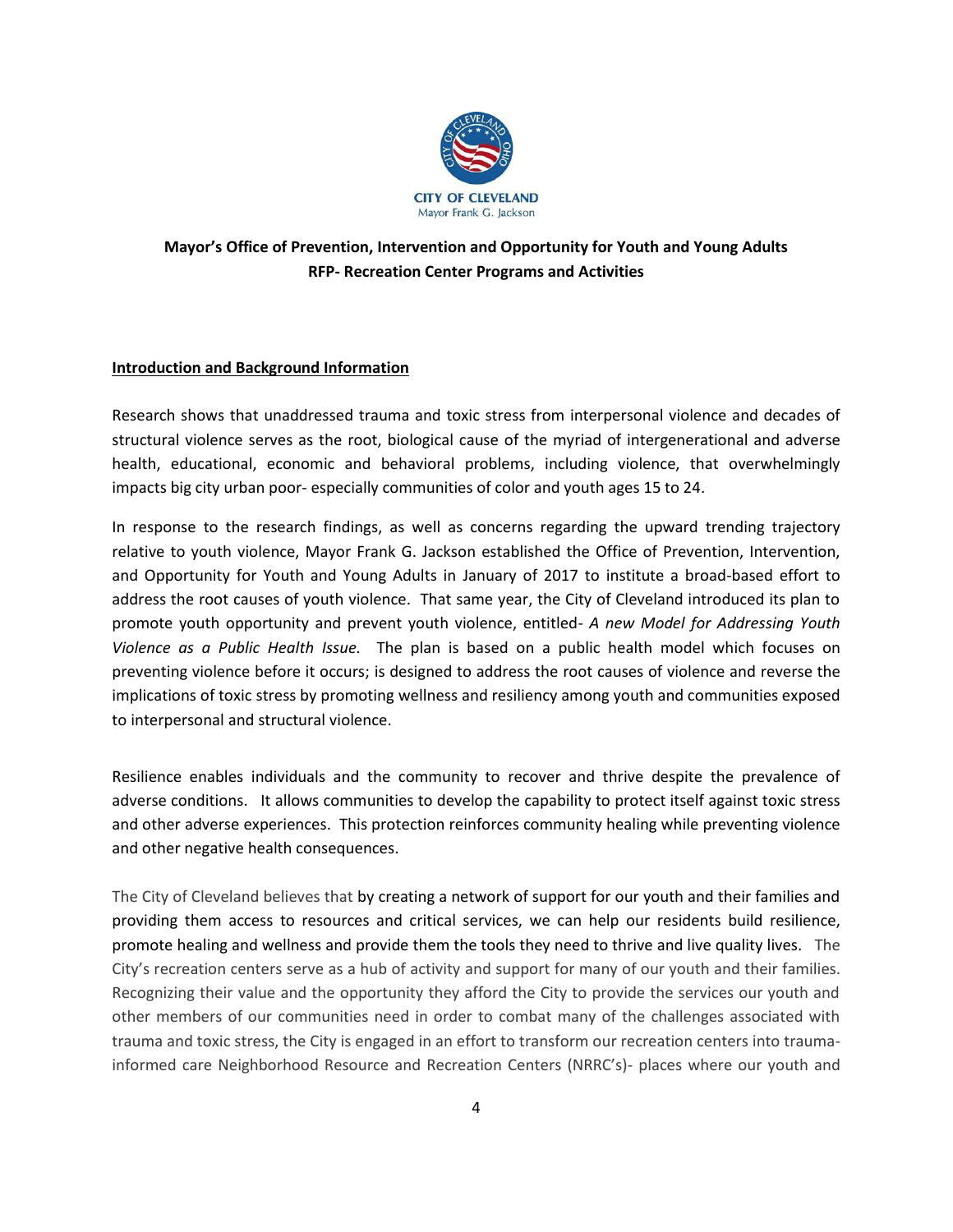families can readily acquire the support and services they need in an environment in which traumainformed care principles are fully embedded in the fabric of the organization's culture. *A program, organization or system that is trauma-informed realizes the widespread impact of trauma and understands potential paths for recovery; recognizes the signs and symptoms of trauma in clients, families, staff and others involved with the system; and responds by fully integrating knowledge about trauma into policies, procedures and practices, and seeks to actively resist re-traumatization.* 

Over the last several months the City has or is in the process of instituting the following actions in an effort to transform our recreation centers into Trauma-Informed Care Neighborhood Resource and Recreation Centers:

- **Trauma-Informed Care Training:** All Neighborhood Resource & Recreation Center (NRRC) staff members are participating in on-going professional development designed to assist them in developing an in-depth understanding of what toxic stress/trauma is; its impact on a child's overall development; the signs/symptoms; and strategies to effectively interact with youth and adults exhibiting these signs or symptoms without re-traumatizing them.
- **Social Work Trained Trauma-Informed Care Specialists:** All Neighborhood Resource & Recreation Centers are staffed with a social work-trained, trauma-informed care specialist who works closely with NRRC staff to identify youth exhibiting symptoms of trauma or toxic stress and connects those youth and their families to the appropriate community-based resources and support services.
- **NRRC Operating Standards:** The City is working to create operating standards that define expectations and guidelines for establishing high quality trauma-informed care NRRCs.This will ensure consistency in terms of organizational practices and environment quality across all of the City's NRRCs.
- **Policies, Practices and Procedures Based on Trauma-Informed Care Principles:** The City is in the process of reviewing and revising NRRC policies, practices and procedures to ensure that they are based on trauma-informed care principles. This is an essential step in our efforts to create an organizational culture in each NRRC that fully embraces a trauma-informed care approach to daily operations and human engagement.
- **Expanded NRRC Programs:** All Neighborhood Resource and Recreation Centers offer programs beyond traditional sports and recreational activities that are aimed at providing youth and the community access to center-based resources, programs and activities that address the root causes of violence; promote healing, wellness, resiliency and self-efficacy; and support our residents in developing the skills and knowledge required to thrive and live quality lives. Programming centers around six (6) areas: Youth and Adult Education; Job and Career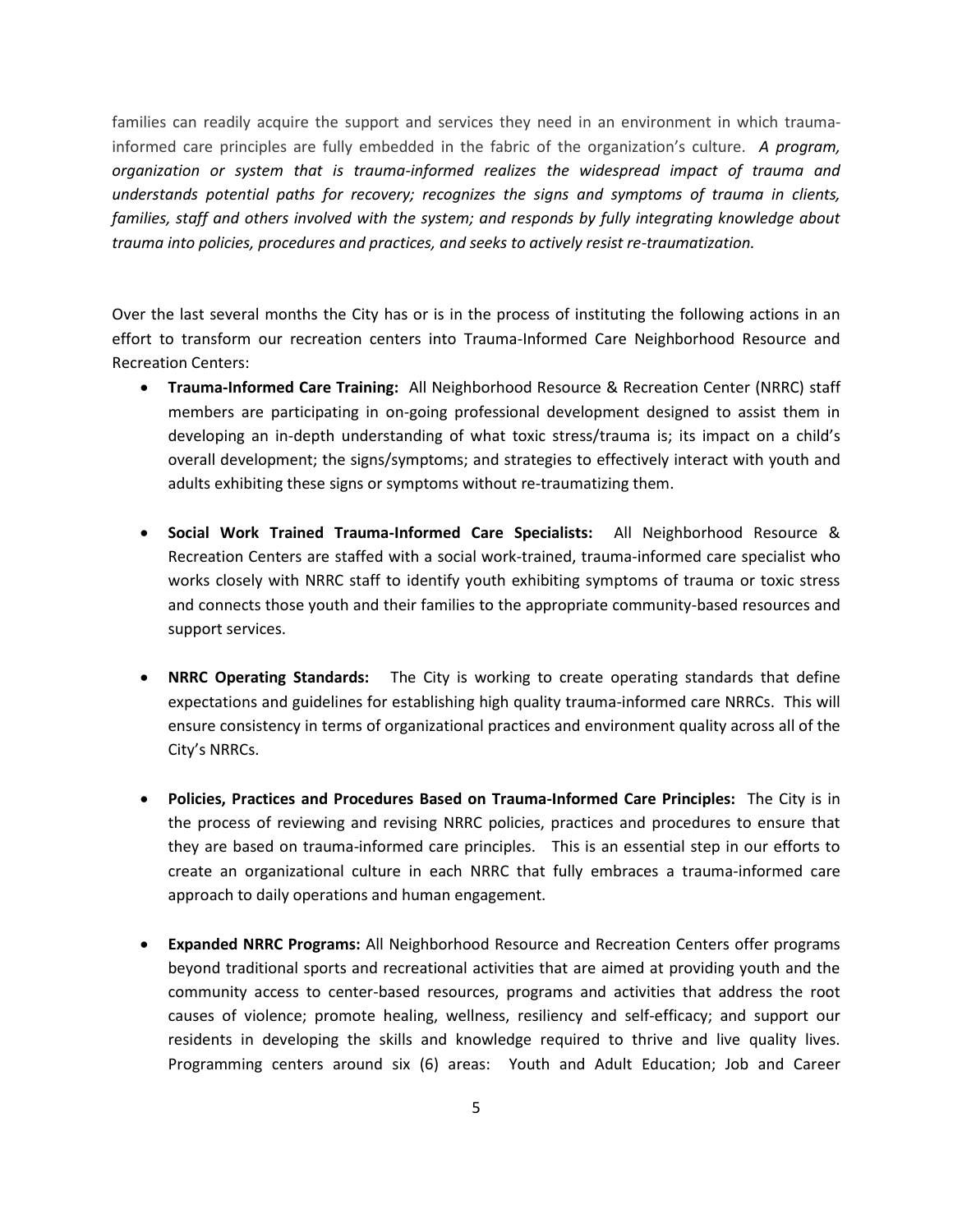Readiness; Health and Wellness; Youth Leadership Development, Mentorship and Community Service; The Arts; and Sports and Recreation.

The City of Cleveland introduced the NRRC expanded programs initiative in the summer of 2019. The City seeks to continue this effort and endeavors to broaden the number of qualified providers that can provide our youth and their families' access to high-quality programs that are responsive to their needs.

The purpose of this RFP is to solicit proposals from additional qualified providers that can provide Out of School Time (OST) opportunities for youth and programs for adults that align with the City's efforts and appropriately respond to the needs of our youth and communities.

Programs and activities must support one or more of the following areas:

- 1) Youth and Adult Education
- 2) Job and Career Readiness
- 3) Health and Wellness
- 4) Youth Development, Mentorship, Leadership and Community Service
- 5) The Arts (Performing and Visual)
- 6) Sports and Recreation

These programs and activities collectively support a holistic approach to improving the overall wellbeing of youth, their families and our communities.

### **Scope of Work**

The City of Cleveland seeks to procure the services of qualified service providers who are able to offer evidence or research-based programs and activities in our Neighborhood Resource & Recreation Centers that will serve as tools to prevent violence; support youth and their families in developing the skills and knowledge required to overcome the challenges associated with trauma and toxic stress; and create opportunities for youth and their families to live quality lives. Programs and activities must support one or more of the following areas:

**1) Youth and Adult Education (Targeted Groups: Youth Grades K-12 and Adults Ages 18 and up):** A quality education is the key to success and growth. It has the power to break the cycle of poverty and change lives. Providing youth and adults access to meaningful educational opportunities promotes academic, personal and professional growth and enables them to develop the knowledge and skills necessary to compete in a global workforce.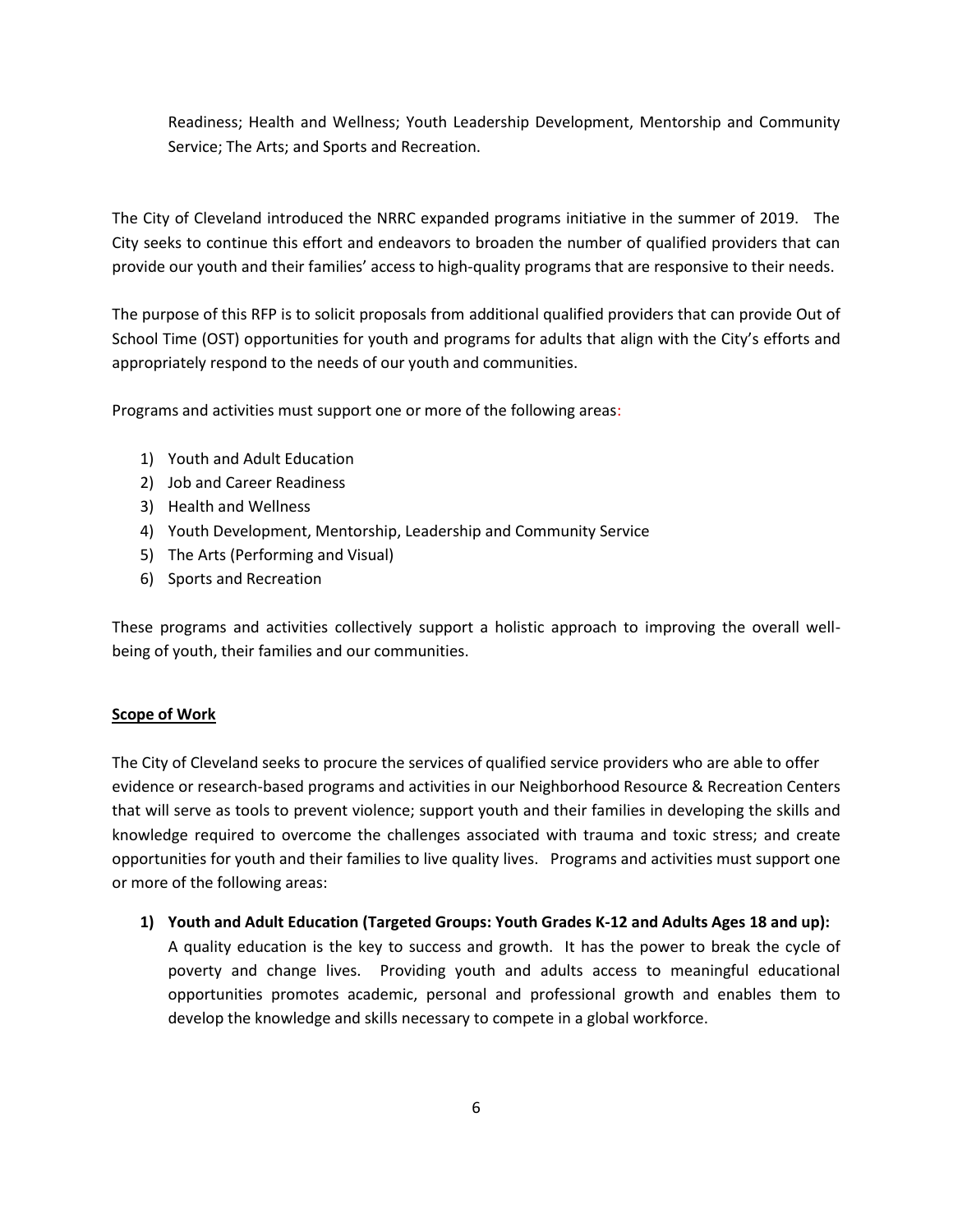The City of Cleveland is seeking proposals from providers that can offer programming in one or more of the following categories:

- a) **K-12 Education Intervention and Enrichment Programs**: Provide youth in grades K-12 access to academic enrichment and intervention programs aligned to core academics in an effort to assist students in meeting/exceeding academic learning expectations. Examples of programs include: tutoring, homework help, reading/book clubs, STEM activities, robotics, coding, gaming, chess, etc.
- b) **Post-Secondary Education Preparation Programs:** Provide youth in grades 9-12 access to program offerings that will prepare them for post-secondary educational opportunities. Examples of programs include: ACT and SAT preparation, assistance completing the college application process and FAFSA forms, assistance enrolling in Career and Technical Education training programs, college tours, financial aid guidance and support, financial literacy training, etc.
- c) **Young Adults/Adult Education Programs:** Afford adults ages 18 and up access to program offerings that will assist them in developing critical competencies required to increase employment opportunities. Examples of programs include: GED preparation, struggling readers instruction, learning English as a Second Language, computer literacy training, life-skills training, financial literacy training, etc.

#### **2) Job and Career Readiness (Targeted Group: Adults Ages 18 and up)**

Job readiness training is essential in supporting unemployed and underemployed adults in developing the skills necessary to secure and retain employment in industries that enable them to earn a living wage, achieve economic stability and access opportunities for advancement- thereby creating stronger families and neighborhoods. The City of Cleveland is seeking proposals from providers that can offer a comprehensive job readiness training program that includes a package of services such as—a needs assessment, development of an employability plan, job readiness training, job search and placement assistance, and job retention services.

#### **3) Health and Wellness (Targeted Groups: Youth Grades K-12 and Adults Ages 18 and up):**

Health and wellness have a significant impact on an individual's overall quality of life and longevity. Access to quality health and wellness programs provide youth and adults with the tools and resources needed in order to improve their physical, mental, emotional and social health and overall well-being.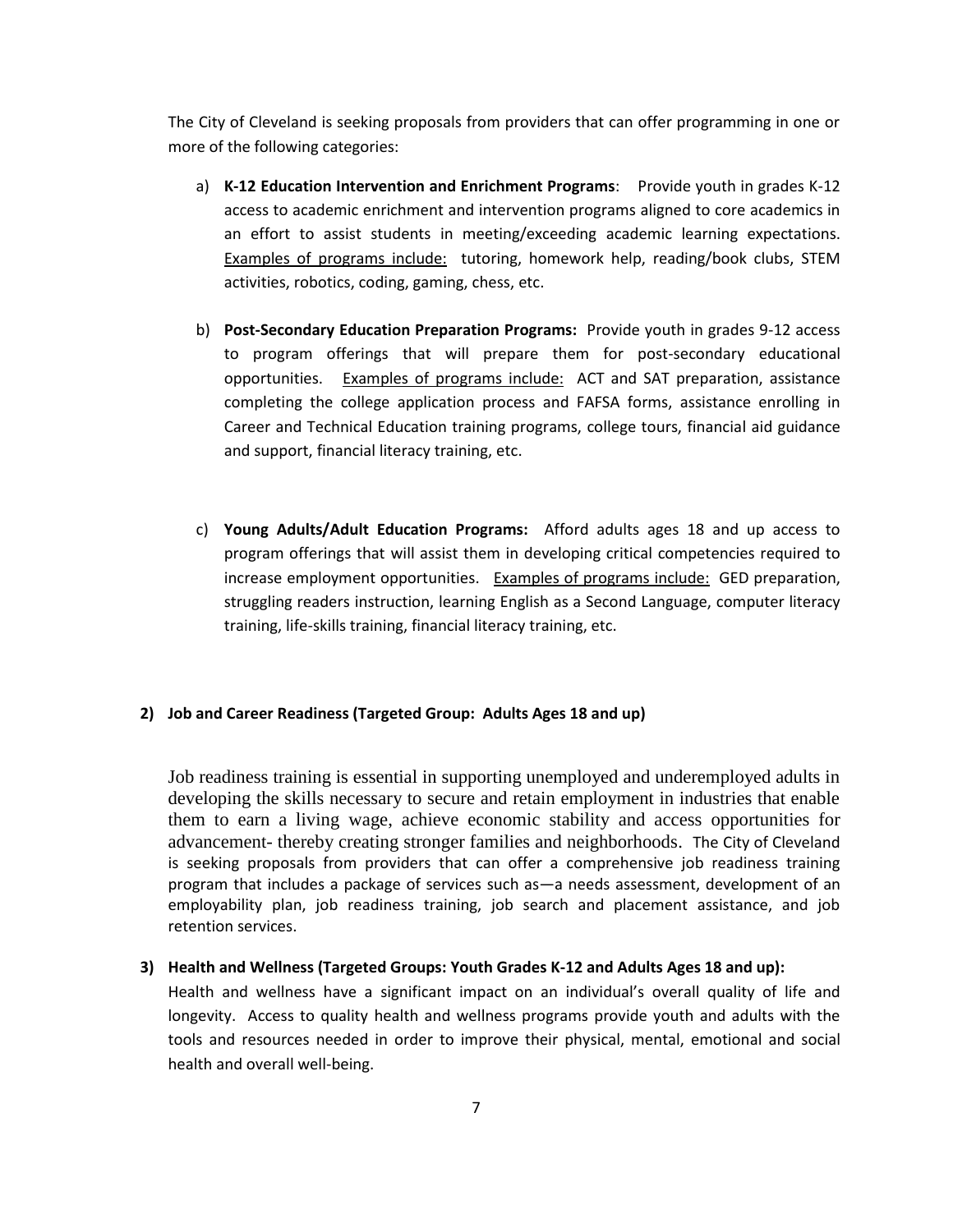The City of Cleveland is seeking proposals from providers that can offer programs aimed at improving health and wellness. Examples of programs include: yoga, martial arts, exercise classes, health examinations, health and wellness classes-healthy eating, smoking cessation, managing diabetes and high blood pressure, opiate addiction, healthy pregnancy, dealing with grief, etc.

## **4) Youth Development, Mentorship, Leadership and Community Service (Targeted Groups: Youth Grades 6-12):**

Youth development, mentorship, leadership and community service are intertwined and critical in helping youth to develop the confidence, knowledge and skills, self-esteem and awareness necessary to actively participate in a democratic society and affect positive social change. These skills are essential in ensuring the cultural, social and economic progress of our youth and our communities.

The City of Cleveland is seeking proposals from providers that offer a comprehensive program that includes all 4 components:

- a) **Youth Development** supports young people in building on their strengths and developing the social, emotional and cognitive competencies, values and connections they need for school, work, community and life. It involves a process that prepares a young person to meet the challenges of adolescence and adulthood and achieve his or her full potential.
- b) **Youth Mentorship** is an essential component in helping youth to further develop their strengths. Strong mentoring programs connect youth with trained, caring and supportive adults who can assist youth in dealing with the challenges of adolescence and provide guidance as they transition to adulthood.
- c) **Youth Leadership** supports young people in developing: "(a) the ability to analyze his or her own strengths and weaknesses, set personal and vocational goals, and have the self-esteem, confidence, motivation and abilities to carry them out; and (b) the ability to guide or direct others on a course of action, influence the opinions and behaviors of others, and serve as a role model" (Wehmeyer, Agran, & Hughes, 1998).
- **d) Youth Community Service** helps youth to develop key life and leadership skills, empowers them to promote social change and engages them in the development and implementation of activities that positively impact their communities and improve the quality of life for others.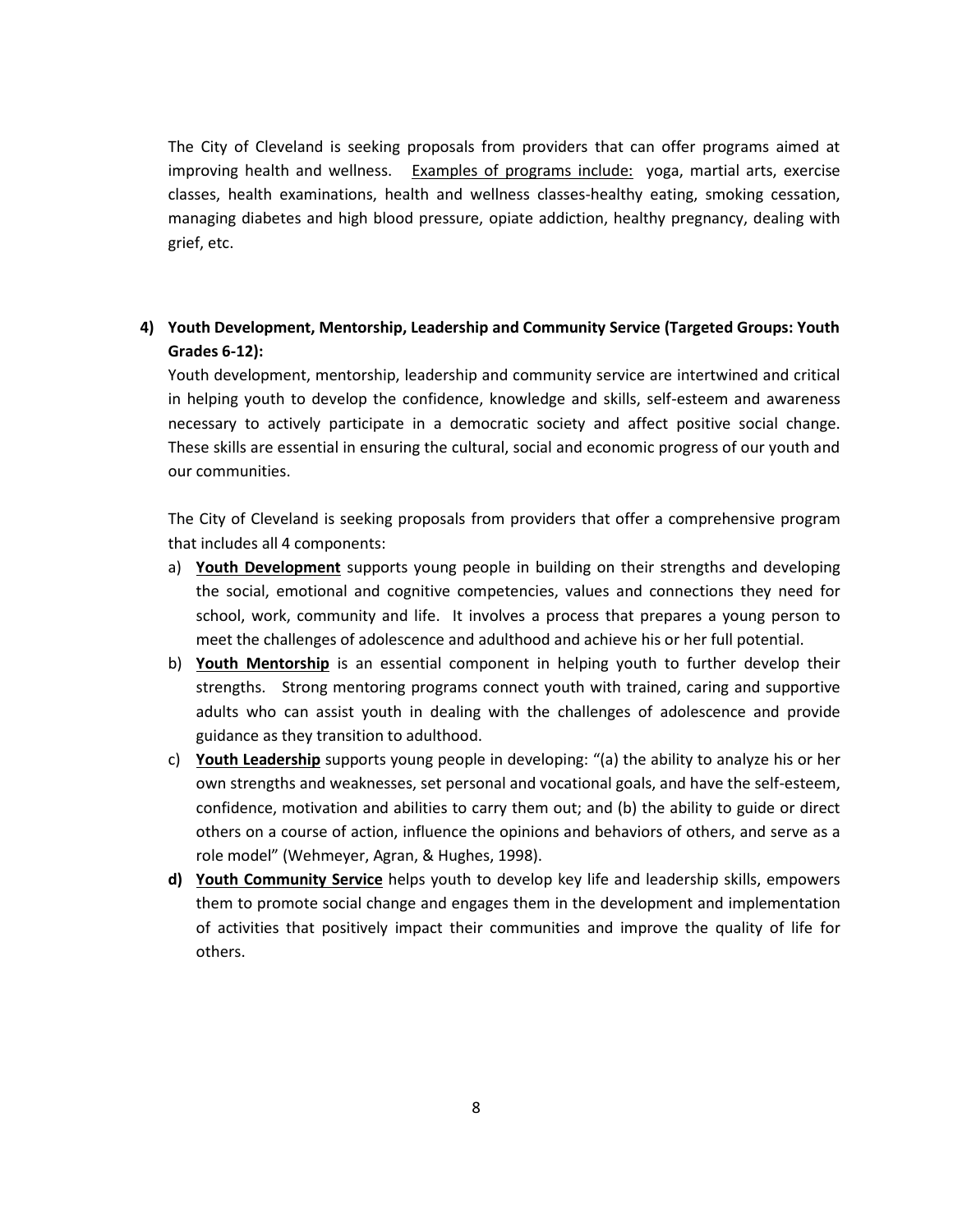#### **5) The Arts - Performing and Visual (Targeted Groups: Youth Grades K-12):**

Arts education can have a positive impact on the social/emotional, behavioral and cognitive development of youth. Research shows that the arts are effective in reducing adverse physiological and psychological outcomes. Participating in the arts can assist youth in developing a sense of self-efficacy and improve self-esteem and awareness.

The City of Cleveland is seeking proposals from providers that can offer programming in one or both of the following categories:

- **a) Performing Arts:** Examples of programs include: vocal and instrumental music, dance (ballet, hip-hop, tap, etc.), drama, spoken word, etc.
- b) **Visual Arts:** Examples of programs include: digital art, painting, drawing, photography, ceramics, etc.

#### **6) Sports and Recreation (Targeted Groups- Youth Grades K-12):**

Sports and recreation programs/activities promote physical and social emotional wellness in youth; build character; teach discipline and perseverance; and assist youth in developing critical teamwork and leadership skills, all of which are essential in helping our youth to become wellrounded and successful adults.

Currently, our Neighborhood Resource & Recreation Centers offer programs such as basketball, football, baseball, cheerleading, boxing, etc. The City of Cleveland is seeking to expand program offerings and is interested in proposals from providers that can offer programs and activities that are not currently provided in our Neighborhood Resource & Recreation Centers. Examples of programs/activities include: skiing, gymnastics, snowboarding, archery, wrestling etc.

Ideally, our Neighborhood Resource and Recreation Centers will offer inclusive programs to meet the recreational needs of individuals with developmental and/or physical disabilities of all ages.

When participants with disabilities are identified, the provider will be expected to offer lower staff-toparticipant ratios with experienced staff. Inclusive recreation programs will provide the opportunity for individuals to improve their leisure and social skills while gaining new experiences in a safe environment. The goal of inclusive recreation is that all people—regardless of race, ethnicity, age, income level, physical ability, sexual orientation, gender or religion—are able to take advantage of quality programs, facilities, places and spaces that make their lives and communities great.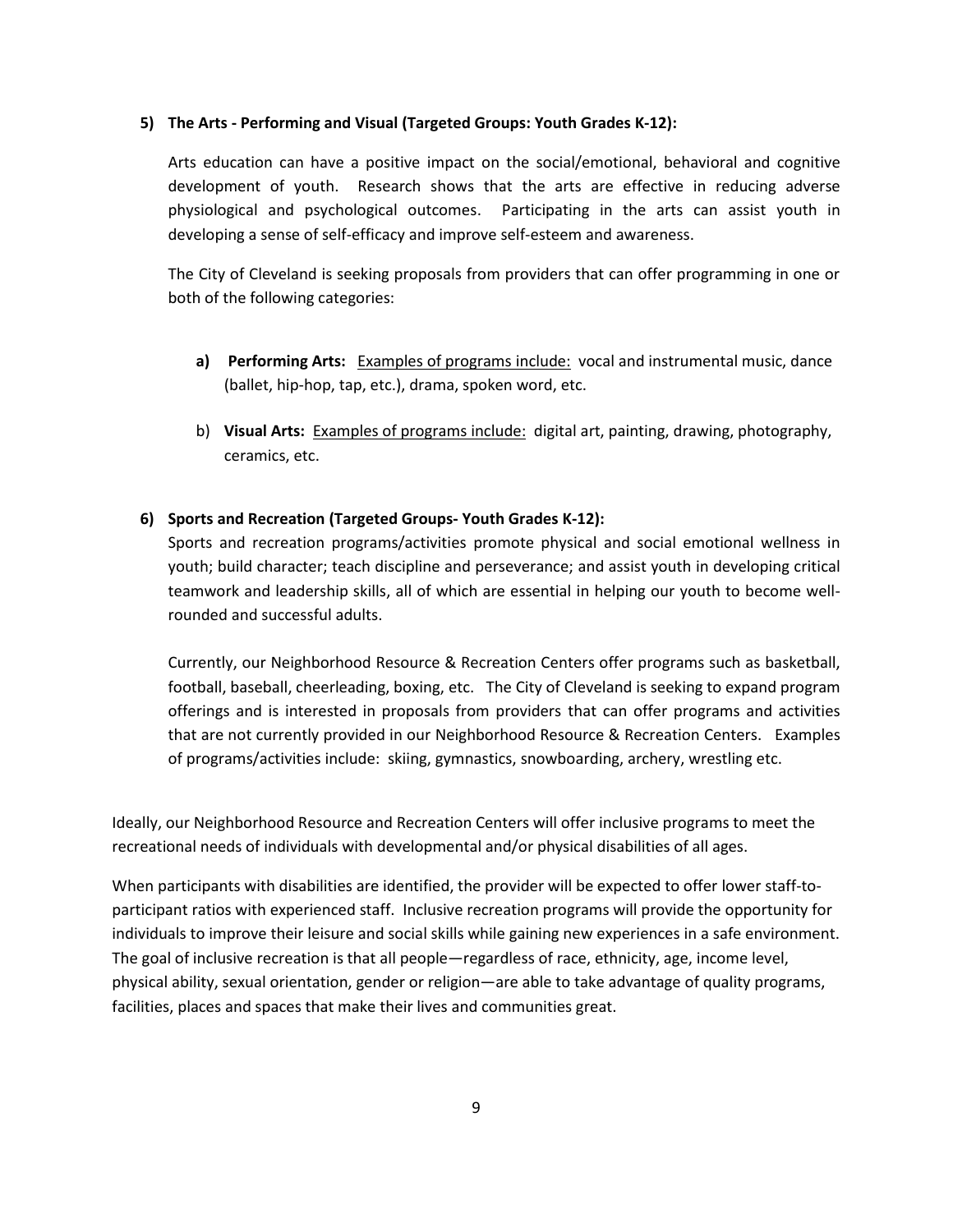Only established evidence-based or research-based programs will be considered**.** Qualified providers must clearly delineate in their proposal the program design, expected outcomes and alignment with City objectives, method of delivery, age range targeted and the process for monitoring and evaluating the program. The proposal must also demonstrate the provider's capacity to provide services in one or more of the City of Cleveland's twenty-two (22) Neighborhood Resource & Recreational Centers. Programs should be designed to support youth in grades K-12 and/or adults ages 18 and up. Providers are not required to address all age ranges. Programs that include participation by youth or adults with disabilities are encouraged.

Programs will be offered during one or more 10-week seasonal session. Providers must note during which seasonal session(s) they are prepared to provide services.

| Summer Session:        | June, 2022 – August, 2022                                                                                                          |
|------------------------|------------------------------------------------------------------------------------------------------------------------------------|
| Fall Session:          | September 12, 2022 – November 18, 2022                                                                                             |
| Winter Session:        | December 5, 2022- December 16, 2022 and January 9, 2023 - March 3,<br>2023<br>(No programming December 19, 2022 – January 6, 2023) |
| <b>Spring Session:</b> | March 13, 2023 through May 19, 2023                                                                                                |

\*Important Note for Selected Providers: Awards will be based on the following factors:

- Funding availability
- Capacity of providers
- Physical capacity of Neighborhood Resource & Recreation Centers

## **Expected Outcomes:**

- Youth and communities are afforded access to year-round programs, resources and services that improve health, wellness and resilience.
- Youth and communities are afforded access to year-round programs, resources and services that improve educational, economic and social outcomes; eliminate or reduce the impact of trauma/toxic stress and reduce violence - contributing to the development of stable families and improved neighborhoods and communities.
- Youth and families have access to programs that assist them in becoming positive contributors in their communities-- invoking positive and enduring change.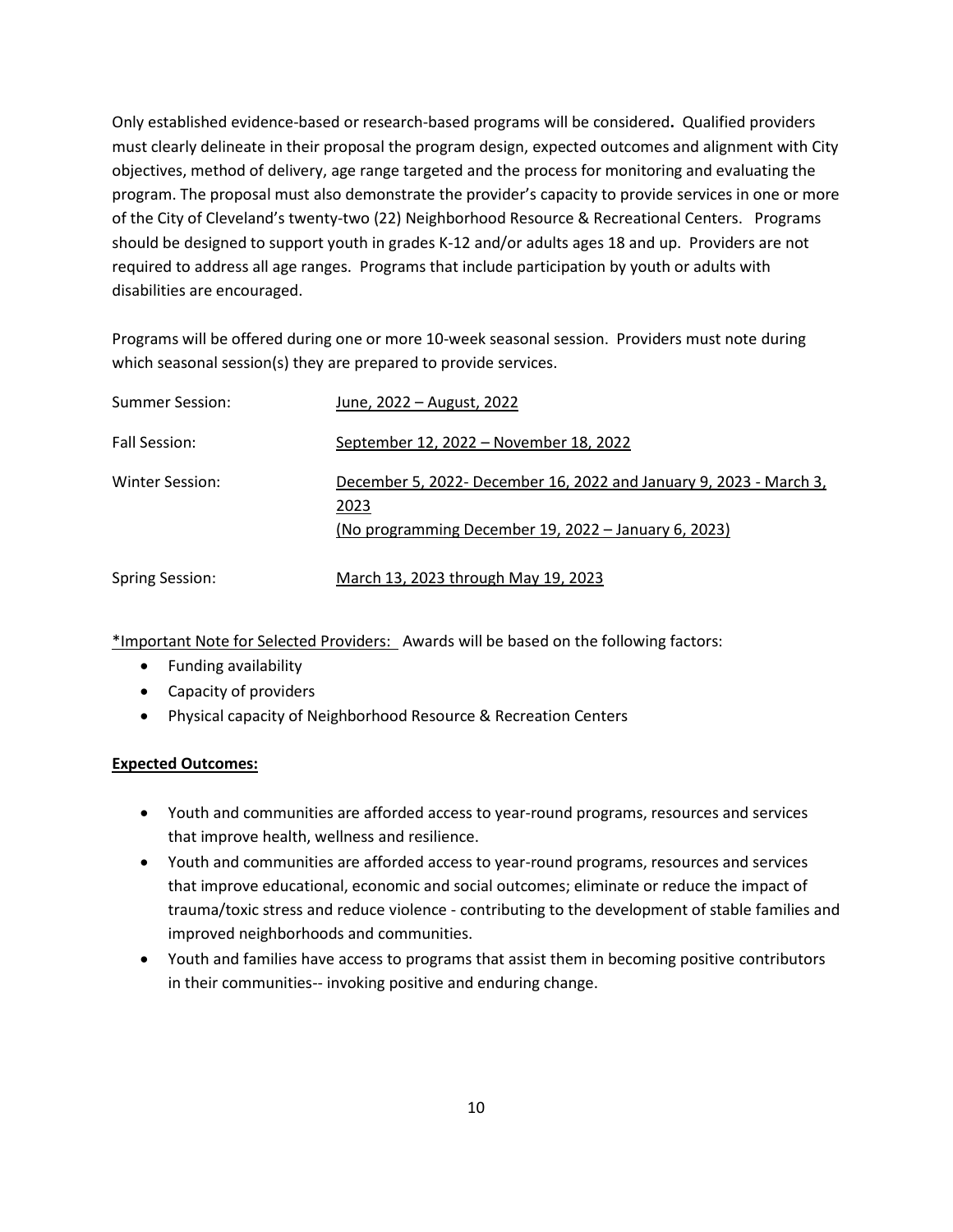

### **City of Cleveland**

**Mayor's Office of Prevention, Intervention and Opportunity for Youth and Young Adults RFP- Neighborhood Resource and Recreation Center Programs and Activities**

### **I. Project Schedule & Deliverables**

- a. Project deliverables that you are expected to provide
	- a. Detailed project deliverables that the proposer is expected to provide
		- i. Vendors are required to be in regular communication, as proscribed by the City.
		- ii. Vendors are required to disclose to the City existing mechanisms for collecting intake, enrollment, attendance, and assessment data.
		- iii. Vendors are required to provide the City access to all elements of program data.
		- iv. Vendors are required to cooperate with the City in order to gather outcome measurement data.
		- v. Vendors are required to participate in ongoing process evaluation activities conducted by the City and/or an external evaluators including, but not limited to written reporting, focus groups, interviews, and various cohort meetings.
		- vi. Vendors are required to have the appropriate staff members complete all training necessary to ensure the adequacy and fidelity of data collection, as prescribed by City and/or external evaluators.
- b. Timeframe/Deadline for deliverables **to be determined during contract development process.**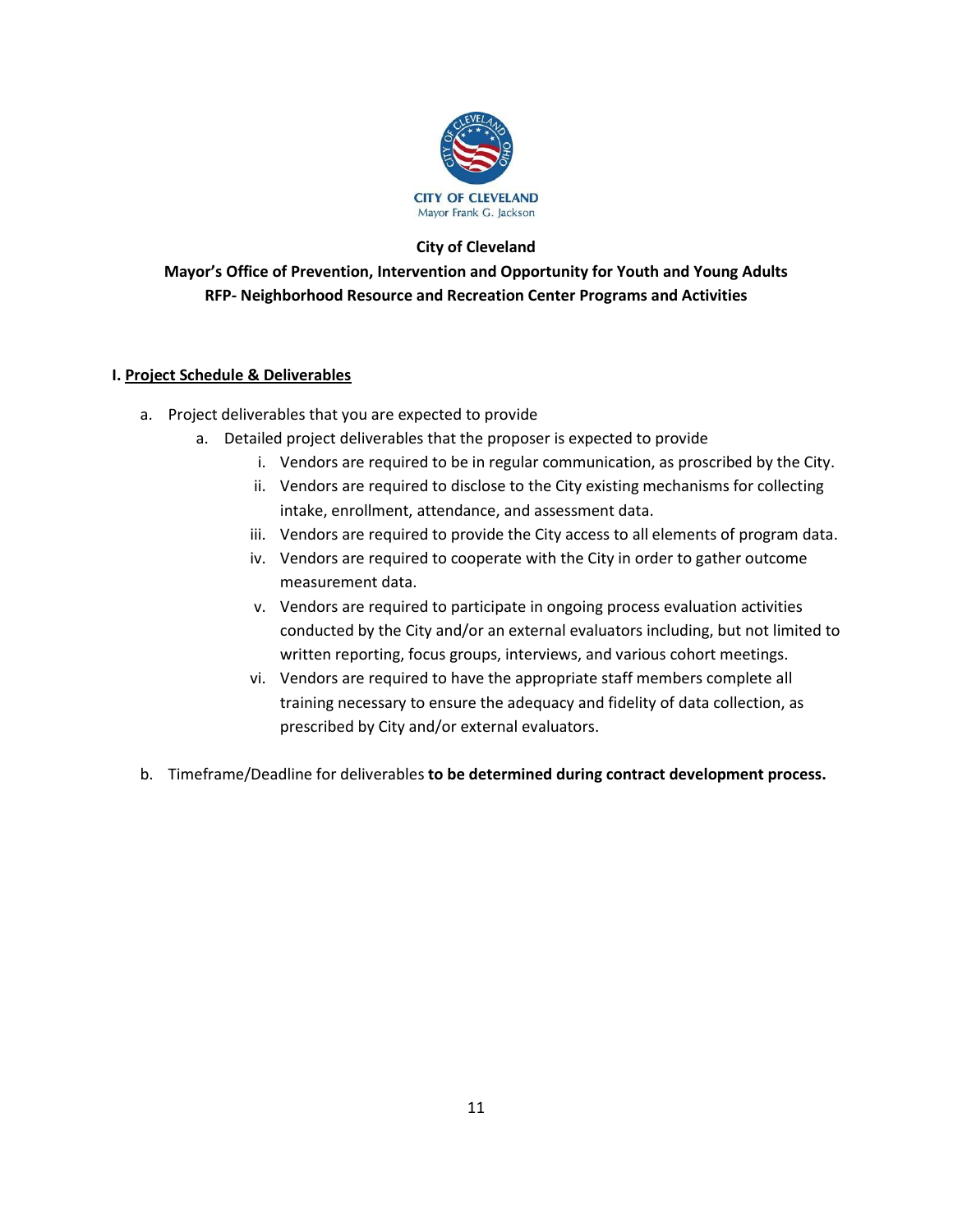### **II. Proposal Submission, Conditions, Schedule, Processing**

### **a. Submission Instructions**

- i. Deadline Date: **Monday, November 29, 2021, no later than 12:00 noon** to the below email.
- ii. Proposals must be emailed to: Sherry Ulery [CLE-RFP@city.cleveland.oh.us](mailto:CLE-RFP@city.cleveland.oh.us)

### **b. City's Rights and Condition**

- i. City has a right to request additional information from a proposer;
- ii. City has a right to waive informalities in a proposal; and
- iii. Proposer has a right to request the City to protect only specific, limited information that is clearly marked as proprietary or trade secret. The City will not be obligated to protect obviously public, non-secret, and non-proprietary information even if labeled trade secret or proprietary. A proposer may not make a "blanket" trade secret or proprietary label of its entire proposal.

### **c. RFP/Proposal Schedule**

- i. **RFP Issue/Release Date:** Monday, November 1, 2021
- ii. **Pre-Proposal Conference (Not Mandatory):** Friday, November 5, 2021 1:30 pm  $-$  2:30 pm.
- iii. **Deadline for Submission of Written Questions:** Tuesday, November 9, 2021
- iv. **Deadline for Submission of Proposals:** Monday, November 29, 2021 by 12:00 pm
- v. **Projected Selection Date**: Monday, December 6, 2021
- vi. **Meeting with Selected Providers**: TBD.

#### d. **Interpretation**

The City's interpretation of an RFP and its provisions shall be final.

#### **e. Forms; Miscellaneous**

- a. Appendix A: Required Forms
	- i. W-9
	- ii. 2023 Non-Competitive Bid Contract
	- iii. Northern Ireland Fair Employment Practices Disclosure
- b. Miscellaneous Requirements must be up to industry standards as required to demonstrate vendor can fulfill the duties outlined.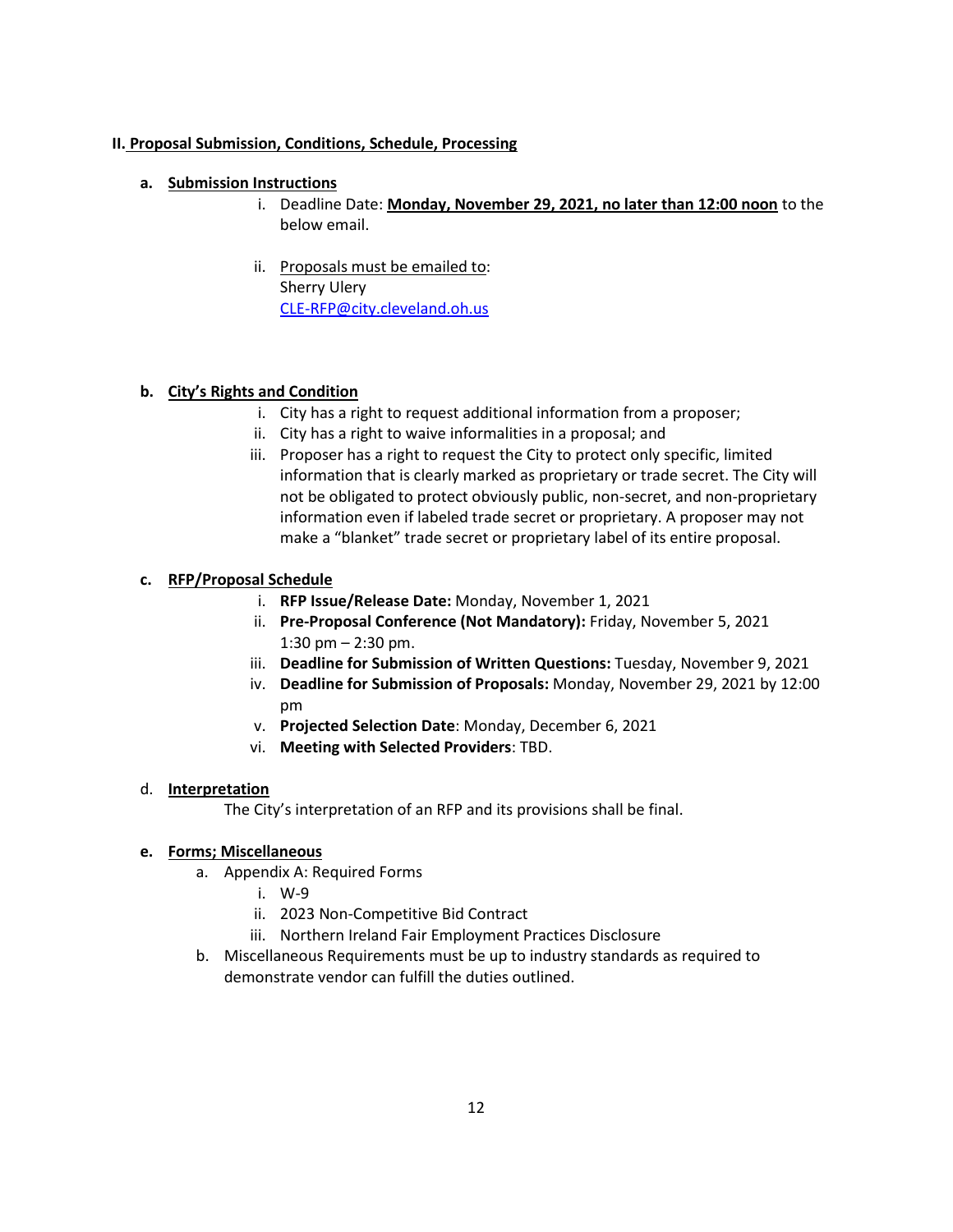#### **III. Proposer Qualifications**

#### **a. Minimum Proposer qualifications to be eligible for contract award**

- i. Licensed to do business in the state of Ohio, if applicable.
- ii. Professional licensing or certifications, if applicable.
- iii. Proposer firm's required type, length, and level of experience in type(s) of services or project (determined by user department).
- iv. Key project staff members' required type, length, and level of experience.
- v. Client references for both the firm and each project team member.
- vi. Written commitments, to become part of the agreement, that: a) all members of the proposed Project Team shall be the persons performing services during the contract term; and b) the successful Proposer, as contractor, shall not remove, add, or substitute members of the proposed Project Team without the prior written consent of the City department director.

#### **b. Insurance Requirements**

- i. The Successful Proposer, at its expense, shall at all times during the term of the contract resulting from this RFP, maintain the following insurance coverage. The insurance company(ies) providing the required insurance shall be authorized by the Ohio Department of Insurance to do business in Ohio and rated "A" or above by A. M. Best Company or equivalent. The Successful Proposer, as contractor, shall provide a copy of the policy or policies and any necessary endorsements, or a substitute for them satisfactory to and approved by the Director of Law, evidencing the required insurances upon execution of the contract.
- ii. Professional liability insurance with limits of not less and \$1,000,000.00 for each occurrence and subject to a deductible for each occurrence of not more than \$50,000.00 per occurrence and in the aggregate, and if not written on an occurrence basis, shall be maintained for not less than two (2) years after satisfactory completion and written acceptance of the services under the contract.
- iii. Workers' compensation and employer's liability insurance as provided under the laws of the State of Ohio.
- iv. Statutory unemployment insurance protection for all of its employees.
- v. Such other insurance coverage(s) as the City may reasonably require.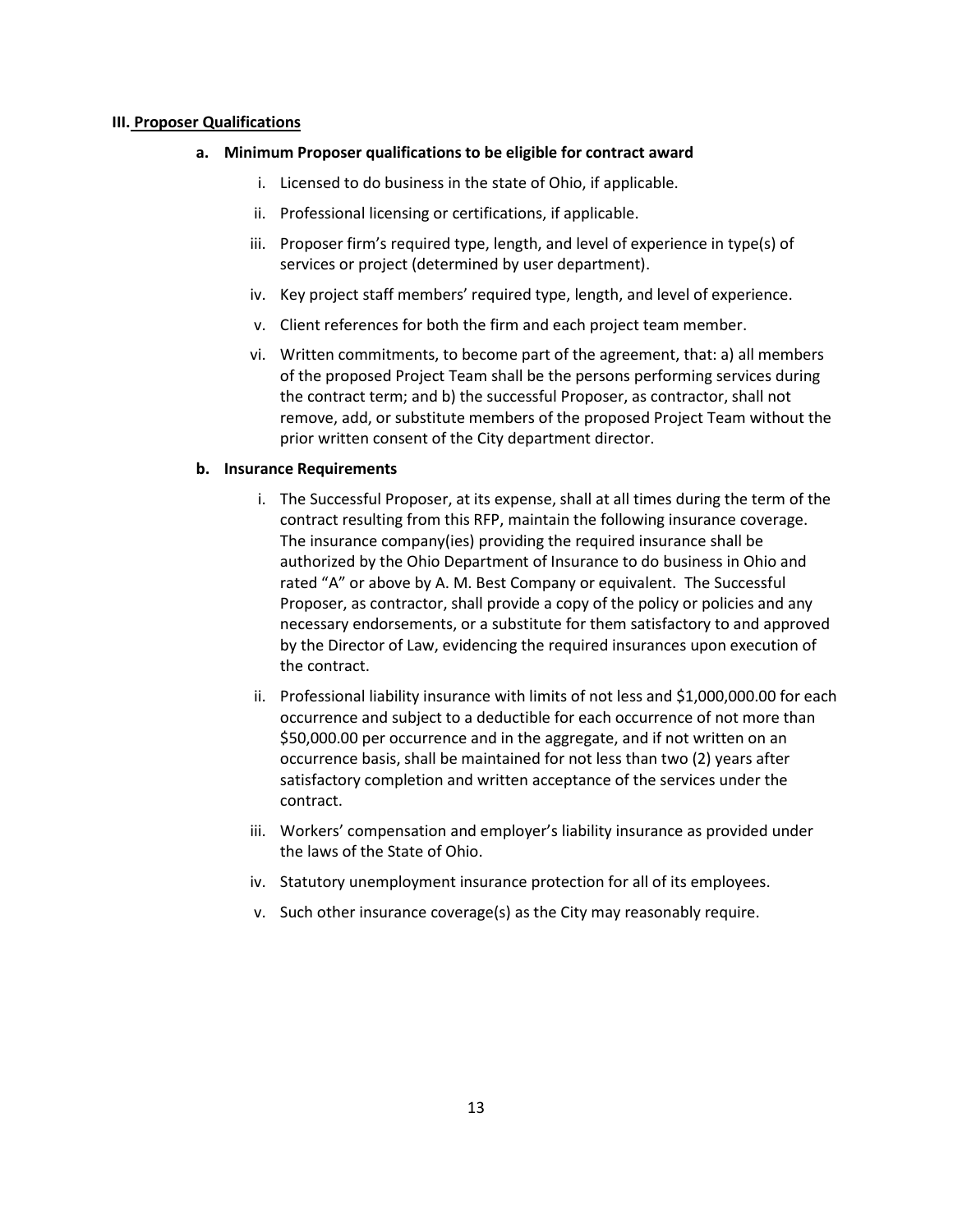#### **IV. Proposal Contents: What a Proposer Must Submit**

- a. Cover Letter
- b. Executive Summary: A maximum two-page summary of key proposal features.
- c. Proposer's exception(s), if any, to RFP requirements or provisions.
- d. Proposed Project Team members.
- e. Qualifications: Description of experience and capabilities in the applicable field(s), responsive to minimum qualifications described in **Section III a.**
	- i. Client References.
	- ii. Resumes for project team members (note the City's right to approve any changes to proposed project team).
	- iii. Individual references for each team member.
- f. Proposed Services/Solution

### **i. Documentation demonstrating the program is evidence or researchbased.**

- **a) Research-based**: The program and/or parts or components of the program are based on practices demonstrated effective through research.
- **b) Evidence-based**: The entire program has been demonstrated or tested by independent research to be effective.
- ii. **Project/Program Approach:** Detailed narrative describing the components of the program, expected outcomes, how outcomes align with the City's, anticipated outcomes; the process for monitoring implementation and evaluating progress toward outcomes; a description of the targeted audience the program is designed to serve and demonstrated evidence that the provider has the capacity to effectively serve this population. In addition, the narrative should clearly articulate the maximum number of individuals that can be served, number of recreation centers the provider has the capacity to serve, which seasonal session(s) the provider can offer the programsummer, fall, winter and/or spring; and number of days per week and hours per meeting.
- iii. **Project Organization** If services are for a project, one or more charts setting forth project tasks or services, identifying team member(s) responsible for each task, by name or position/job title, and timelines